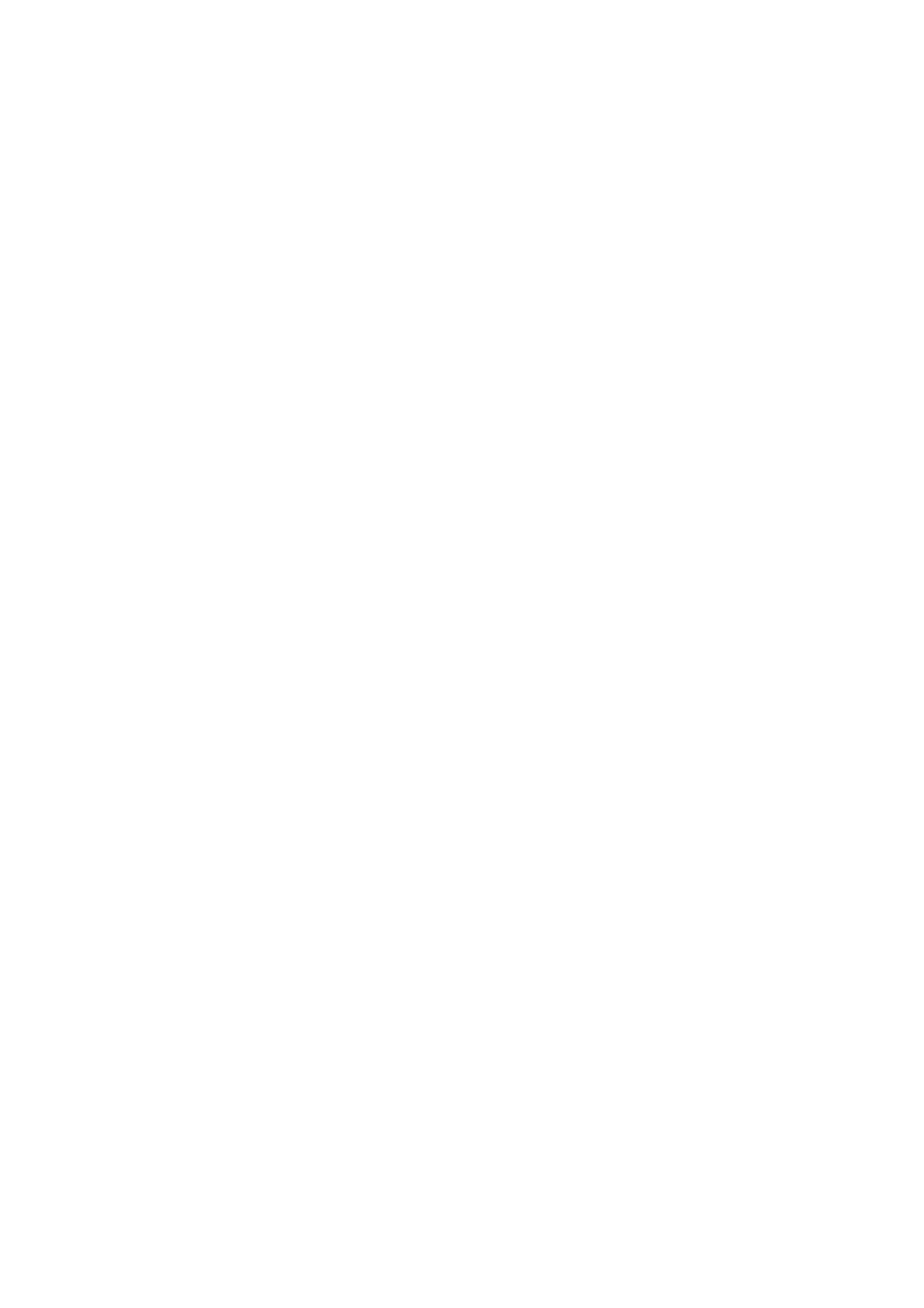



# DeepMIP: experimental design for model simulations of the EECO, PETM, and pre-PETM.

Daniel J. Lunt<sup>1</sup>, Matthew Huber<sup>2</sup>, Michiel L.J. Baatsen<sup>3</sup>, Rodrigo Caballero<sup>4</sup>, Rob DeConto<sup>5</sup>, Yannick Donnadieu<sup>6</sup>, David Evans<sup>7</sup>, Ran Feng<sup>8</sup>, Gavin Foster<sup>9</sup>, Ed Gasson<sup>5</sup>, Anna S. von der Heydt<sup>3</sup>, Chris J. Hollis<sup>10</sup>, Sandy Kirtland Turner<sup>11</sup>, Robert L. Korty<sup>12</sup>, Reinhardt Kozdon<sup>13</sup>, Srinath Krishnan<sup>7</sup>, Jean-Baptiste Ladant<sup>6</sup>, Petra Langebroek<sup>14</sup>, Caroline H. Lear<sup>15</sup>, Allegra N. LeGrande<sup>16</sup>, Kate Littler<sup>17</sup>, Paul Markwick<sup>18</sup>, Bette Otto-Bliesner<sup>8</sup>, Paul Pearson<sup>15</sup>, Chris Poulsen<sup>19</sup>, Ulrich Salzmann<sup>20</sup>, Christine Shields<sup>8</sup>, Kathryn Snell<sup>21</sup>, Michael Starz<sup>22</sup>, James Super<sup>7</sup>, Clay Tabour<sup>8</sup>, Jess Tierney<sup>23</sup>, Gregory J.L. Tourte<sup>1</sup>, Gary R. Upchurch<sup>24</sup>, Bridget Wade<sup>25</sup>, Scott L. Wing<sup>26</sup>, Arne M.E. Winguth<sup>27</sup>, Nicky Wright<sup>28</sup>, James C. Zachos<sup>29</sup>, and Richard Zeebe<sup>30</sup> <sup>1</sup>School of Geographical Sciences, University of Bristol, UK <sup>2</sup>Department of Earth Sciences, University of New Hampshire, USA <sup>3</sup>Institute for Marine and Atmospheric Research, Utrecht University, Netherlands <sup>4</sup>Department of Meteorology (MISU), Stockholm University, Sweden <sup>5</sup>Department of Geosciences, University of Massachusetts-Amherst ,USA <sup>6</sup>Laboratoire des Sciences du Climat et de l'Environnement, CNRS/CEA, France <sup>7</sup>Department of Geology and Geophysics, Yale University, USA <sup>8</sup>National Centre for Atmospheric Research, USA <sup>9</sup>Ocean and Earth Science, National Oceanography Centre Southampton, University of Southampton, UK <sup>10</sup>GNS Science, New Zealand <sup>11</sup>Department of Earth Sciences, University of California - Riverside, USA <sup>12</sup>Department of Atmospheric Sciences, Texas A&M University, USA <sup>13</sup>Lamont-Doherty Earth Observatory of Columbia University, USA <sup>14</sup>Bierknes Centre for Climate Research, University of Bergen, Norway <sup>15</sup>School of Earth and Ocean Sciences, Cardiff University <sup>16</sup>NASA-GISS, USA <sup>17</sup>Camborne School of Mines, University of Exeter, UK <sup>18</sup>Getech PlC, UK <sup>19</sup>Department of Earth and Environmental Sciences, University of Michigan, USA <sup>20</sup>Department of Geography, Northumbria University, UK <sup>21</sup>Department of Geological Sciences, University of Colorado, USA <sup>22</sup>Alfred Wegener Institute, Germany <sup>23</sup>Department of Geosciences, University of Arizona, USA <sup>24</sup>Department of Biology, Texas State Univesity, USA <sup>25</sup>Department of Earth Sciences, University College, London, UK <sup>26</sup>Department of Paleobiology, Smithsonian Institution, USA <sup>27</sup>Earth and Environmental Science, University of Texas - Arlington, USA <sup>28</sup>School of Geosciences, University of Sydney, Australia <sup>29</sup>PBSci-Earth & Planetary Sciences Department, Institute of Marine Sciences, University of California - Santa Cruz, USA <sup>30</sup>Department of Oceanography, University of Hawaii at Manoa, USA

*Correspondence to:* Dan Lunt (d.j.lunt@bristol.ac.uk)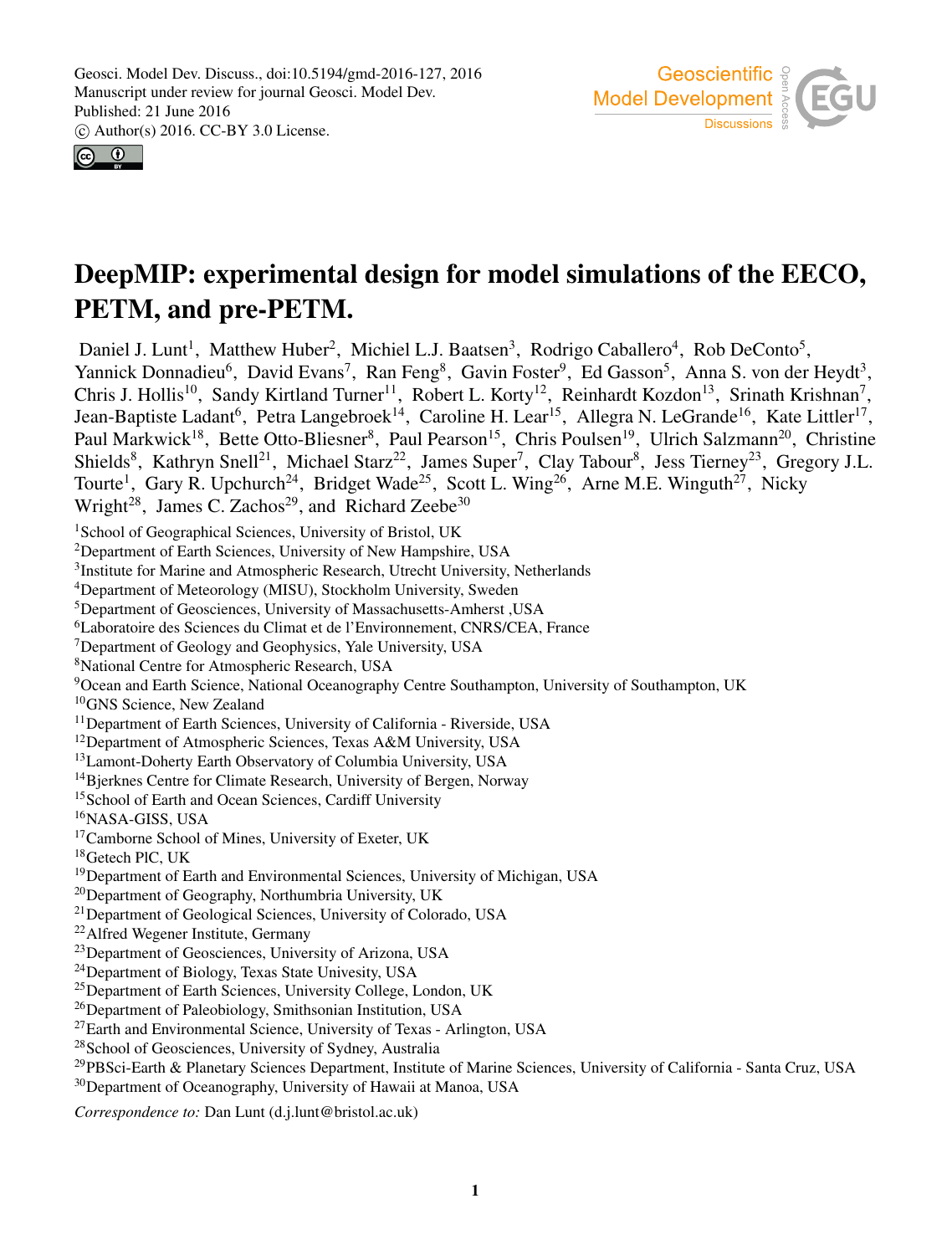



Abstract. Past warm periods provide an opportunity to evaluate climate models under extreme forcing scenarios, in particular high (>800 ppmv) atmospheric CO<sub>2</sub> concentrations. Although a post-hoc intercomparison of Eocene (∼50 million years ago, Ma) climate model simulations and geological data has been carried out previously, models of past high-CO<sub>2</sub> periods have never been evaluated in a consistent framework. Here, we present an experimental design for climate model simulations of three

- 5 warm periods within the latest Paleocene and the early Eocene. Together these form the first phase of DeepMIP the deeptime model intercomparison project, itself a group within the wider Paleoclimate Modelling Intercomparison Project (PMIP). The experimental design consists of three core paleo simulations and a set of optional sensitivity studies. The experimental design specifies and provides guidance on boundary conditions associated with palaeogeography, greenhouse gases, orbital configuration, solar constant, land surface parameters, and aerosols. Initial conditions, simulation length, and output variables
- 10 are also specified. Finally, we explain how the geological datasets, which will be used to evaluate the simulations, will be developed.

#### 1 Introduction

There is a large community of Earth scientists who focus on 'deep-time' palaeoclimates, here defined as climates of the pre-Pliocene (i.e., prior to ∼5 Ma). Recently, a growing community of modelling groups focussing on these periods is also

- 15 beginning to emerge. DeepMIP the deep-time model intercomparison project brings together these modellers, and the data community, into a multidisciplinary international effort dedicated to conceiving, designing, carrying out, analysing, and disseminating an improved understanding of these time periods. It also aims to assess their relevance for our understanding of future climate change. DeepMIP is a working group in the wider Paleoclimate Modelling Intercomparison Project (PMIP), which itself is a part of the sixth incarnation of the Coupled Model Intercomparison Project (CMIP6). In DeepMIP, we will
- 20 focus on three time periods in the latest Paleocene and early Eocene (∼55–50 Ma), and for the first time, carry out a formal coordinated model–model–data intercomparison. In addition to the experimental design presented here, DeepMIP will synthesise existing proxy records, and develop new ones if appropriate, and carry out the model–model–data comparison. The aim will be to best characterise our understanding of the palaeoclimate of the chosen interval through the synthesis of proxy records, to compare this with the model simulations, and to understand the reasons for the intra and inter model and data differences.
- 25 The ultimate aim is to encourage development of models in response to any robust model deficiencies which emerge from the model–data comparison. This is of particular relevance given the relative warmth and high  $CO<sub>2</sub>$  which characterises many intervals of deep-time.

#### 2 Previous Work

An informal, post-hoc model–model–data intercomparison has previously been carried out for the early Eocene (Lunt et al., 30 2012). This compared the results of four models from five modelling groups with marine and terrestrial data syntheses, and explored the reasons for the model–model differences using energy balance diagnostics. That study contributed to the recent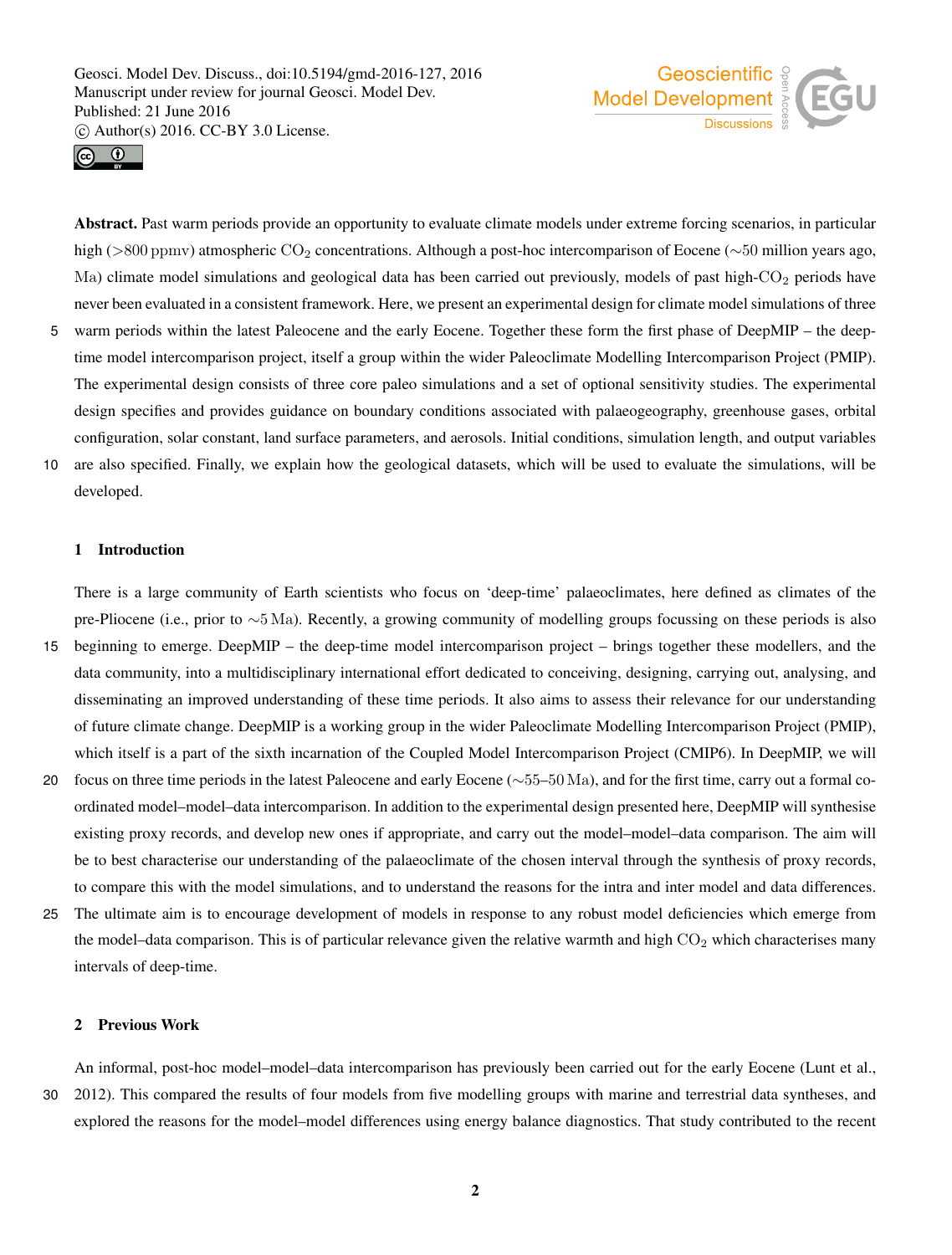



IPCC AR5 report (Box 5.1, Fig. 1), but it also revealed challenging differences between model simulations of this period, intriguing model–data mismatches, as well as inconsistencies between proxies. Further work resulting from this intercomparison included Gasson et al. (2014) which investigated the  $CO<sub>2</sub>$  thresholds for Antarctic ice sheet inception, Lunt et al. (2013) which compared the ensemble and data to further Eocene simulations, and Carmichael et al. (2016) which investigated the 5 hydrological cycle across the ensemble and compared model results with proxies for precipitation.

The exercise pointed to the need for a more coordinated experimental design (different modelling groups had carried out simulations with different boundary conditions, and different initial conditions etc.), and a greater understanding for the reasons behind proxy–proxy differences. Those challenges provide the motivation for DeepMIP.

# 3 The chosen intervals – the Early Eocene Climatic Optimum (EECO) the Palaeocene–Eocene Thermal Maximum 10 (PETM), and the pre-PETM.

The choice of time interval on which to focus is a balance between (i) the magnitude of the anticipated climate signal (larger signals have a higher signal-to-uncertainty ratio, and larger signals provide a greater challenge to models), (ii) the uncertainties in boundary conditions which characterise the interval (small uncertainties result in more robust conclusions as to the models' abilities, and minimise the model sensitivity studies required to explore the uncertainties), and (iii) the amount and geographic 15 distribution of palaeoclimate data available with which to evaluate the model simulations.

We have chosen to focus on the latest Paleocene and early Eocene –  $\sim$ 55 to  $\sim$ 50 Ma (Ypresian stage), as it is the most recent geological interval characterised by high ( $>800$  ppmv) atmospheric  $CO<sub>2</sub>$  concentrations. Within the latest Paleocene and early Eocene, DeepMIP will focus on three periods:

- 1. The Early Eocene Climatic Optimum (EECO, ∼53–51 Ma)
- 20 2. The Palaeocene-Eocene Thermal Maximum (PETM, ∼55 Ma)
	- 3. The period just before the PETM (pre-PETM, or latest Paleocene)

These three intervals have been the focus of numerous studies in the geological literature, and some syntheses of proxies from these intervals already exist (e.g. Huber and Caballero, 2011; Lunt et al., 2012; Dunkley Jones et al., 2013). The pre-PETM provides a reference point for both the PETM and the EECO. In addition, all three time periods can be referenced

25 to modern or pre-industrial. This is in recognition that both modelling and proxies are strongest when considering relative changes.

Compared to earlier warm periods, such as the mid-Cretaceous, the palaeogeography during the early Eocene is reasonably well constrained, and freely available digital palaeogeographic datasets exist; however, there are wide uncertainties in estimates of atmospheric  $CO<sub>2</sub>$  at this time. Furthermore, due to the recent interest in the Eocene and PETM for providing information

30 of relevance to future warming, there is a relative wealth of palaeoclimate proxy data with which the model results can be compared.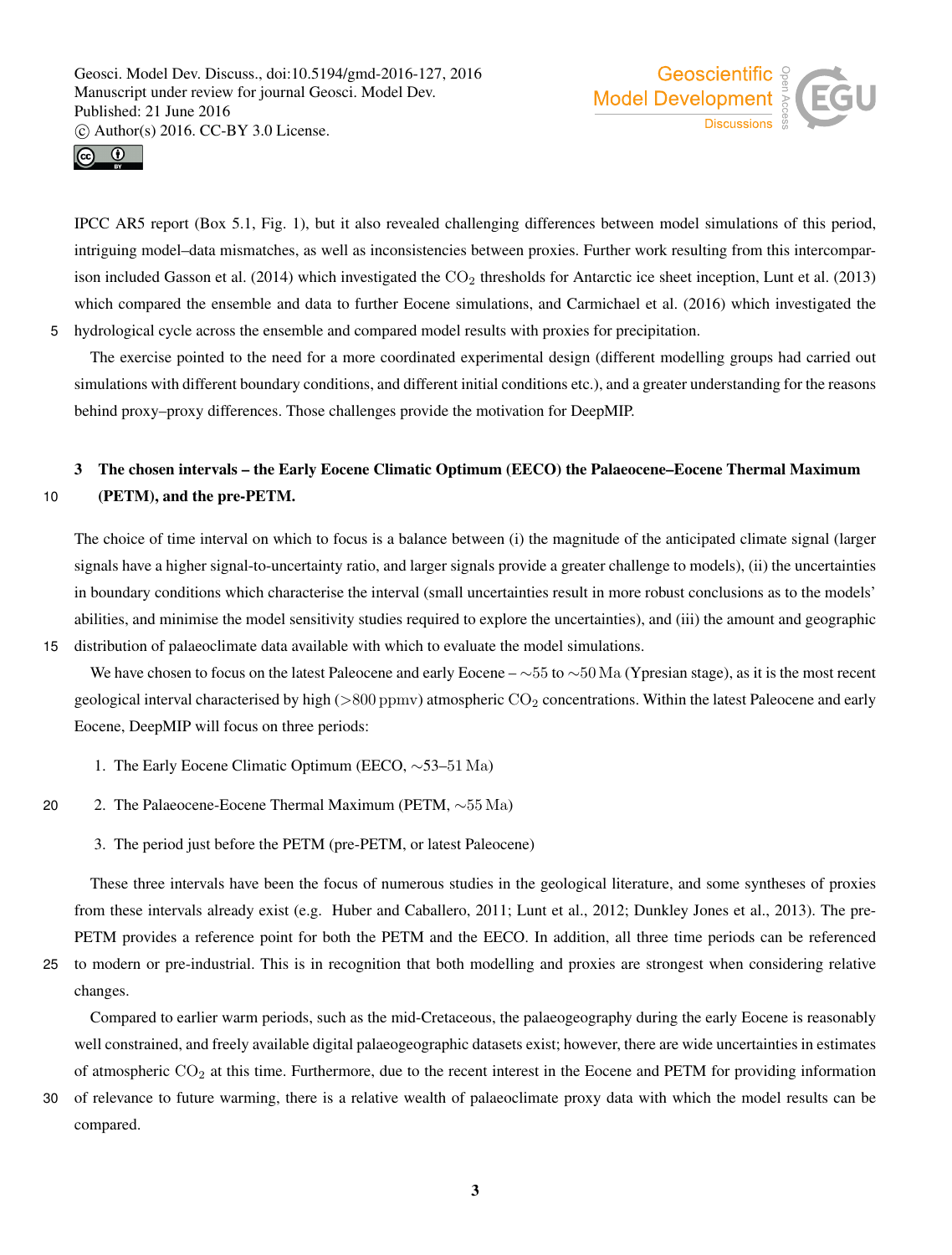



# 4 Experimental design

The DeepMIP experimental protocol consists of four main simulations (pre-industrial, two early Eocene, and one latest Paleocene), plus a number of optional sensitivity studies (see Section 4.3).

#### 5 4.1 Pre-industrial simulation

The pre-industrial simulation should be as close to the CMIP6 standard as possible. Many groups will already have carried out this simulation as part of CMIP6. Some groups may need to make changes to their CMIP6 model configuation for the DeepMIP paleo simulations (for example changes to ocean diffusivity). If this is the case, we encourage groups to also carry out a non-CMIP6 preindustrial simulation with the model configuration used for DeepMIP paleo simulations.

#### 10 4.2 Latest Paleocene and early Eocene simulations

This section describes the DeepMIP paleo simulations. There are three standard simulations, which differ only in their atmospheric  $CO<sub>2</sub>$  concentration, plus a number of optional sensitivity studies.

#### 4.2.1 Palaeogeography and land-sea mask

Herold et al. (2014) (henceforth H14) is a peer-reviewed, traceable, freely-available digital reconstruction of the early Eocene 15 interval. It includes land-sea mask, topography and sub-gridscale topography, bathymetry, tidal dissipation, vegetation, aerosol distributions and river runoff. The palaeogeography and land-sea mask from H14 should be used for the DeepMIP paleo simulations; they are provided digitally in netcdf format in the Supplementary Information of H14, at a resolution of  $1^{\circ} \times 1^{\circ}$ , and are illustrated here in Fig. 1. The palaeogeographic height should be applied as an absolute, rather than as an anomaly to the pre-industrial topography. Most models additionally require some fields related to the subgridscale orography to be provided.

- 20 Because subgridscale orographies are very sensitive to the resolution of the underlying dataset, the subgridscale orography (if it is required by the model) can be estimated based on fields also provided in Supplementary Information of H14. This can be implemented as the modelling groups see fit, but care should be taken that the pre-industrial and Eocene subgridscale topographies are as consistent as possible. In addition, the code used to calculate the subgridscale orographies in the CESM model is also provided in the Supplementary Information of H14.
- 25 Included in the Supplementary Information of this paper are palaeorotations such that the modern location of gridcells in the early Eocene palaeogeography can be identified, as can the early Eocene location of modern gridcells.

We encourage sensitivity studies to the palaeogeography - see Section 4.3.2.

# 4.2.2 Land surface

# *(i) vegetation:*

30 The vegetation in the DeepMIP paleo simulations should be prescribed as that in H14, which is included digitally as a netcdf file in the Supplementary Information of H14 (note that the BIOME4 vegetation should be used rather than the Sewall vege-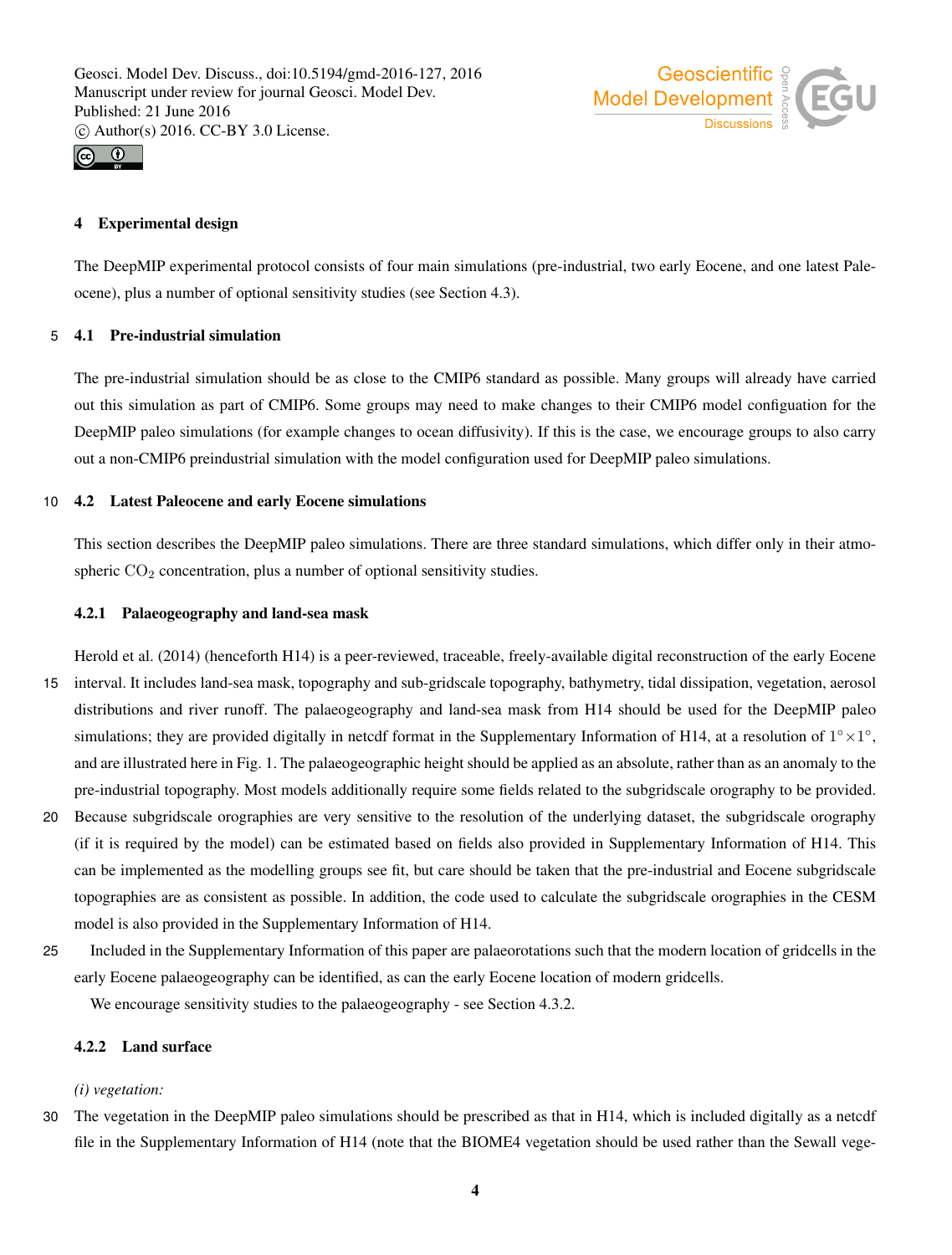





Figure 1. Orography and bathymetry for the paleo simulations in DeepMIP [metres]. A netcdf file of the data at a  $1^{\circ} \times 1^{\circ}$  resolution is available in the Supplementary data of Herold et al. (2014)

tation, and that groups may choose to base their vegetation either on the 27 biomes or the 10 megabiomes), and shown here in Fig. 2. Groups should make a lookup table for converting the H14 Eocene dataset to a format which is appropriate for their model. To aid in this process, a modern vegetation dataset is also provided in the Supplementary Information of H14, using

5 the same Plant Functional types as in the H14 Eocene reconstruction; in addition, the lookup table for the CLM land model is provided as a guide.

# *(ii) soils:*

Soils should be classified homogeneously over the globe, with properties (e.g. albedo, water-holding capacity etc.) given by the global-mean of the group's pre-industrial simulation.

# 10 *(iii) lakes:*

No lakes should be prescribed in the DeepMIP paleo model simulations, unless these are predicted dynamically by the model. *(iv) river runoff:*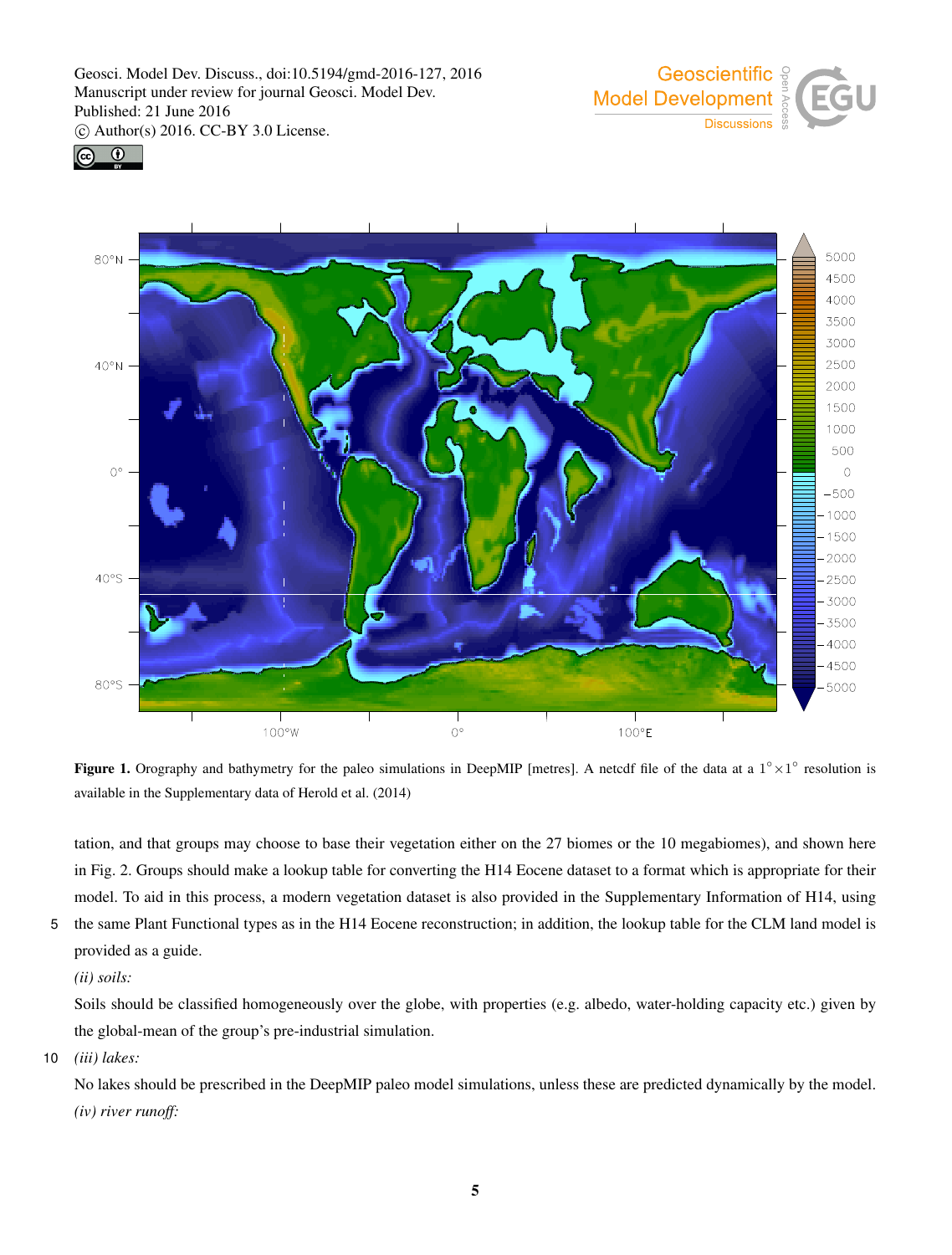





Figure 2. Vegetation, expressed as megabiomes, for the paleo simulations in DeepMIP. A netcdf file of the data at a  $1^{\circ} \times 1^{\circ}$  resolution is available in the Supplementary data of Herold et al. (2014)

River runoff should be taken from the H14 reconstruction and included digitally as a netcdf file in the Supplementary information of H14.

#### 4.2.3 Greenhouse gas concentrations

- 5 Each group should carry out three simulations at three different atmospheric  $CO<sub>2</sub>$  concentrations, expressed as multiples of the value in the pre-industrial simulation (typically 280 ppmv, Section 4.1): (i)  $3\times$  pre-industrial (typically 840 ppmv), (ii)  $6\times$ pre-industrial (typically 1680 ppmv), and (iii)  $12 \times$  pre-industrial (typically 3360 ppmv). Extant temperature records imply that, within uncertainty of the  $CO_2$  proxies,  $CO_2$  concentrations in the EECO and PETM were similar. As such, whereas the low-CO<sub>2</sub> simulation can be considered as representing the pre-PETM, the two higher  $CO_2$  simulations are intended to
- 10 represent a range of possible PETM and EECO climate states. The values themselves are based primarily on recent work using boron isotopes (Anagnostou et al., 2016).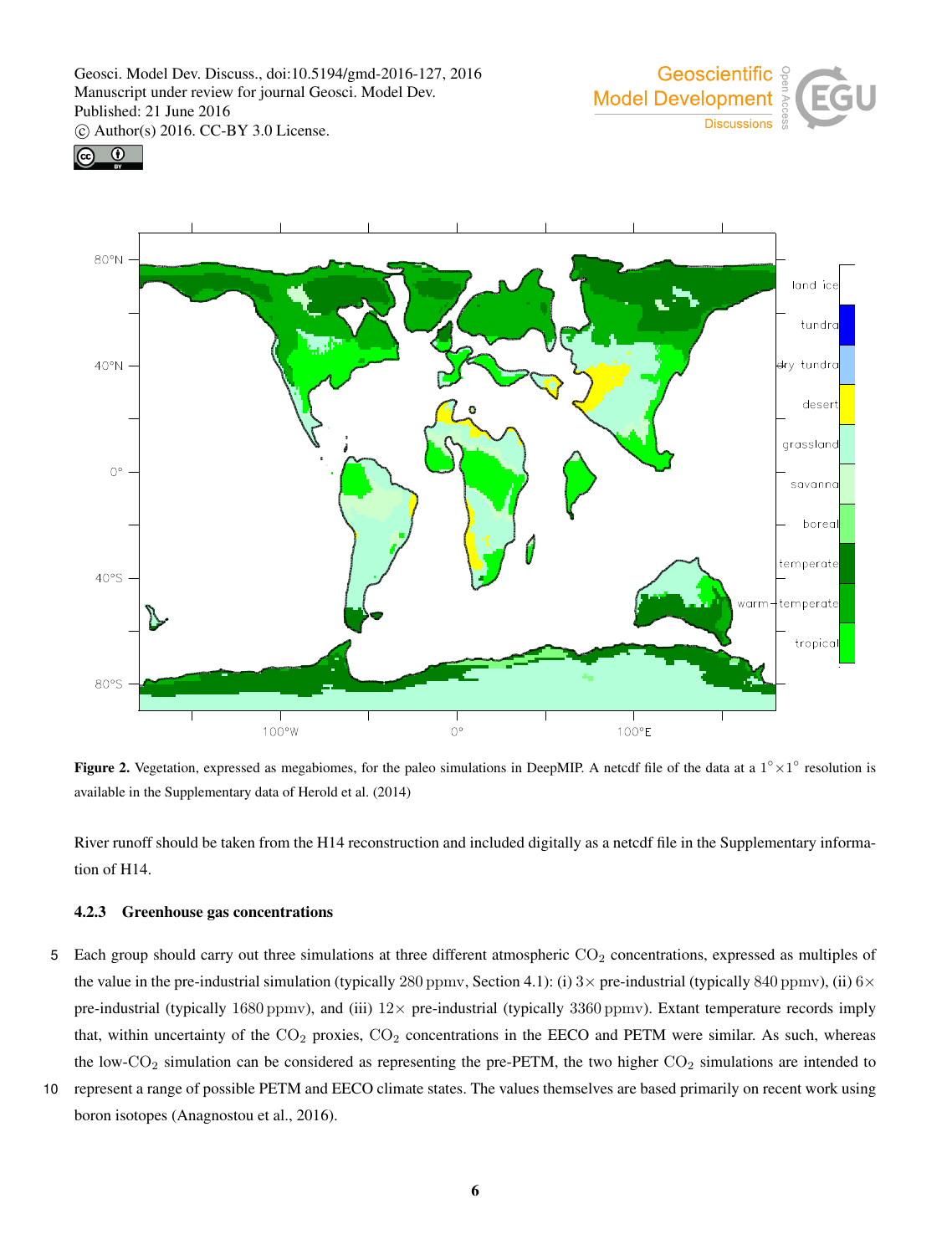



It is thought that non- $CO<sub>2</sub>$  greenhouse gases during the early Eocene were elevated relative to pre-industrial, especially CH<sup>4</sup> (e.g., ∼3000 ppbv, Beerling et al., 2011). However, there is considerable uncertainty as to exactly how elevated they were. Given these uncertainties, and the fact that we have chosen to use a modern solar constant as opposed to a reduced 5 solar constant (see Section 4.2.5) which would otherwise partially offset the CH<sub>4</sub> increase, all non-CO<sub>2</sub> greenhouse gases and trace gases should be set at the pre-industrial concentrations. In effect we assume that the  $CO_2$  forcing represents the  $CO_2$ ,  $CH_4$  (and other non-CO<sub>2</sub> greenhouse gases), and solar forcings. Although a solar forcing and a CO<sub>2</sub> forcing have a differing regional expression, the response of the system in terms of surface temperature is similar (Lunt et al., 2008).

Some groups may find the higher  $CO<sub>2</sub>$  simulations problematic as some models are known to develop a runaway greenhouse 10 at high  $CO<sub>2</sub>$  (Malte Heinemann, pers comm). In this case, in addition to the  $3\times$  simulation, groups can carry out simulations at  $2\times$  and  $4\times$ .

If groups only have the computational resource to carry out two simulations, they should carry out the  $3\times$  and  $6\times$  simulations. For groups that can only carry out a single simulation, the analysis of the runs will be limited due to the focus on anomalies in DeepMIP, but we still encourage such groups to participate; in this case they should just carry out the  $3\times$ 

#### 15 simulation.

For groups with extensive computational resource, we encourage them to carry out additional sensitivity simulations over a range of  $CO_2$  values, and in particular at  $1\times$ , see Section 4.3.1.

#### 4.2.4 Aerosols

The representation of aerosols (including mineral dust) in Earth system models is undergoing a period of rapid development. 20 Therefore, we leave the implementation of aerosol fields or emissions rather flexible, and give several options. Groups may choose to (i) leave aerosol distributions or emissions identical to pre-industrial (taking account of the changed land-sea mask), or (ii) treat aerosols prognostically, or (iii) use aerosol emissions (including mineral dust) from H14, or (iv) use aerosol distributions from H14, or (v) some combination of the above, depending on the aerosol type. The crucial thing is that groups are asked to document exactly how they have implemented aerosols.

#### 25 4.2.5 Solar constant and orbital parameters

All simulations should be carried out with modern solar constant and orbital parameters. Although the early Eocene solar constant was  $\sim$ 1359 W m<sup>-2</sup> (Gough, 1981) compared with a modern value of  $\sim$ 1365 W m<sup>-2</sup>, we choose to use a modern value in order to (i) aid comparison of any  $1 \times CO_2$  simulations (see Section 4.3.1) with pre-industrial, and (b) to offset the absence of elevated  $CH_4$  in the experimental design (see Section 4.2.3). As with all of Earth history, orbital conditions varied

30 throughout the early Eocene. There is some evidence that the PETM and other Palaeogene hyperthermals may have been paced by orbital forcing (Lourens et al., 2005; Lunt et al., 2011), but the phase of the response relative to the forcing is unknown. The modern orbit has relatively low eccentricity, and so represents a forcing close to the long-term average, and also facilitates comparison with the control pre-industrial simulation. However, we do encourage sensitiity studies to orbital configuration (see Section 4.3.3).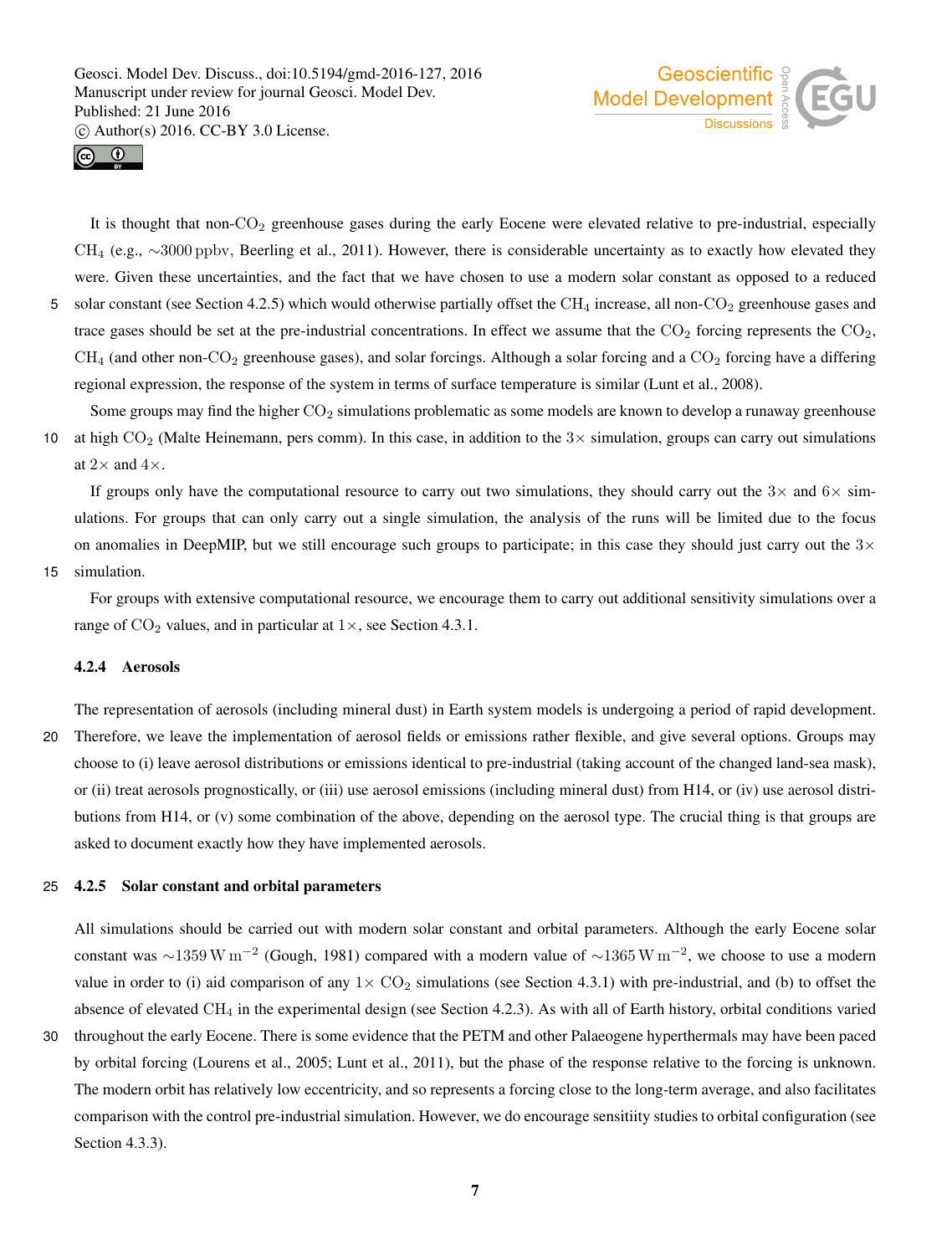



# 4.2.6 Initial conditions

 $\epsilon$ 

#### *(i) Atmosphere and land surface:*

5 Simulations may be initialised with any state of the atmosphere and land surface, as long as the initial condition would not typically take longer than ∼50 years to spin up in a model with fixed SSTs; for example, initial snow cover should not be hundreds of metres depth.

*(ii) Ocean:*

Given that even with relatively long simulations, some vestiges of the initial ocean temperature and salinity structure will 10 remain at the end of the simulations, we strongly reccommend that all groups adopt the same initialisation procedure for

the ocean, but encourage groups to carry out sensitivity studies to the initialisation (see Section 4.3.6). The ocean should be initialised as stationary, with no initial sea ice, and a zonally symmetric temperature  $(T, {}^{\circ}C)$  and globally constant salinity  $(S,$ psu) distribution given by:

$$
T[^{\circ}C] = \begin{cases} \left(\frac{5000 - z}{5000} \cdot 25 \cos(\phi)\right) + 10 & \text{if } z \le 5000 \,\text{m} \\ 10 & \text{if } z > 5000 \,\text{m} \end{cases}
$$
  
15  $S[\text{psu}] = 34.7$  (1)

Where  $\phi$  is latitude, and z is depth of the ocean (metres below surface).

Some groups have previously found that initialising the model with relatively cold ( $<$ 10 °C) ocean temperatures at depth results in a relatively long spinup ( $> 5000$  years), due to the suppression of convection – hence the relatively warm initial temperatures at depth prescribed here. Groups for which the reccommended initial temperature structure still results in a

20 stratififed ocean with little convection, and hence likely long equilibration timescales (for example those with a model with a particularly high climate senstivity), may wish to initialise their model with warmer deep ocean temperatures. If so, this should be clearly documented.

The value of 34.7 psu is the same as the modern mean ocean value. Although the lack of ice sheets in the Eocene would result in a decrease in mean ocean salinity relative to the modern of about 0.6 psu, on these timescales geological cycling

25 also plays an important role; Hay et al. (2006) estimate mean ocean salinity to be between 35.1 and 36.5 during the Eocene. Given the uncertainties we choose a modern value for simplicity. If groups prefer to initialise salinity with a non-homogeneous distribution, or with a different absolute value, they may do this, but it should be documented

For simulations in which oxygen, carbon or other isotopic systems or passive tracers are included, these can be initialised as each individual group sees fit.

#### 30 4.2.7 Length of simulation

Simulations should be carried out for as long as possible. Ideally, simulations should be (a) at least 1000 years in length, and (b) have an inbalance in the top-of-atmosphere net radiation of less than  $0.3 \text{ W m}^{-2}$  (or have a similar inbalance to that of the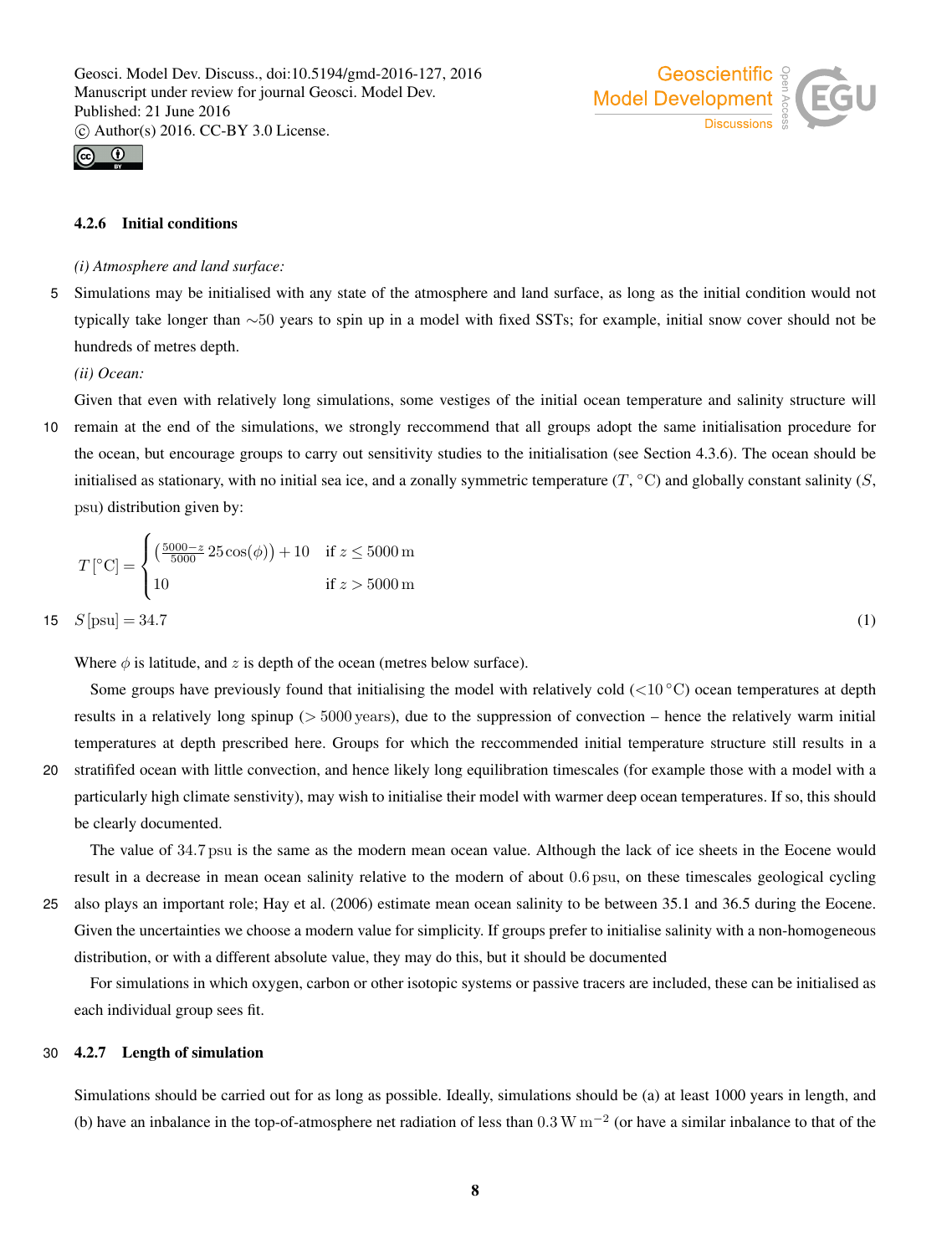



pre-industrial control), and (c) have SSTs which are not strongly trending (less than  $0.1^{\circ}$ C per century in the global mean). Climatologies should be calculated based on the final 100 years of the simulation.

#### 5 4.2.8 Output format

Ideally, all output should be provided in CMIP6-compliant netcdf format, including the standard PMIP variables, and uploaded to the PMIP database. However, if this is not possible, then netcdf files of the variables in the Appendix should be uploaded to the DeepMIP Modelling Database, which will be set up if and when required. In any case, for the 'highest priority' variables in Appendix 1, all months of the simulations should be retained, such that averages can be calculated from arbitrary years of

10 the simulation, and such that equilibrium states can be estimated using the approach of Gregory et al. (2004).

# 4.3 Sensitivity Studies

The above gives a summary of the four core simulations (pre-industrial and two early Eocene and one latest Paleocene). Below are some optional sensitivity studies that groups may wish to carry out, although there is no guarantee that other groups will do the same simulations.

# 15 4.3.1 Sensitivity to  $CO<sub>2</sub>$

Groups may wish to explore more fully the sensitivity of their model to  $CO<sub>2</sub>$ , and associated non-linearities (Caballero and Huber, 2013), by carrying out additional simulations over a range of  $CO<sub>2</sub>$ . Normally these would be multiples of the preindustrial concentration, in addition to the standard  $3\times$ ,  $6\times$ , and  $12\times$  simulations. In particular, we encourage groups to carry out a  $1\times$  simulation, for comparison with the pre-industrial control – this simulation enables the contribution of non-CO<sub>2</sub> 20 forcings (palaeogeography and ice sheets) to early Eocene warmth to be evaluated.

#### 4.3.2 Sensitivity to palaeogeography

Getech Plc (www.getech.com) have provided an alternative palaeogeographic reconstruction which may be used for sensitivity studies. It is included digitally in Lunt et al. (2016) as a netcdf file at a resolution of 3.75 $^{\circ}$  longitude  $\times$  2.5 $^{\circ}$  latitude. Because a high resolution version of this topography is not available, groups will need to use the subgridscale palaeogeography from

- 25 the H14 reconstruction, and interpolate to the new land-sea mask as appropriate. The vegetation, river routing etc. from H14 will also need to be extrapolated to the new land-sea mask. Ideally groups would carry out these simulations at the same three  $CO<sub>2</sub>$  levels as in the standard simulations, but if groups can only carry out a limited number of simulations with this palaeogeography, they should carry them out in the following order of priority (highest priority first):  $3\times$ ,  $6\times$ ,  $12\times$ .
- Both Getech and H14 use the plate rotation model of Müller et al. (2008), which is derived from relative plate motions tied 30 to a mantle reference frame. van Hinsbergen et al. (2015) argue that for paleoclimate studies plate motions should be tied to the spin axis of the Earth using a paleomagnetic reference frame in order to obtain accurate estimates of paleolatitude. For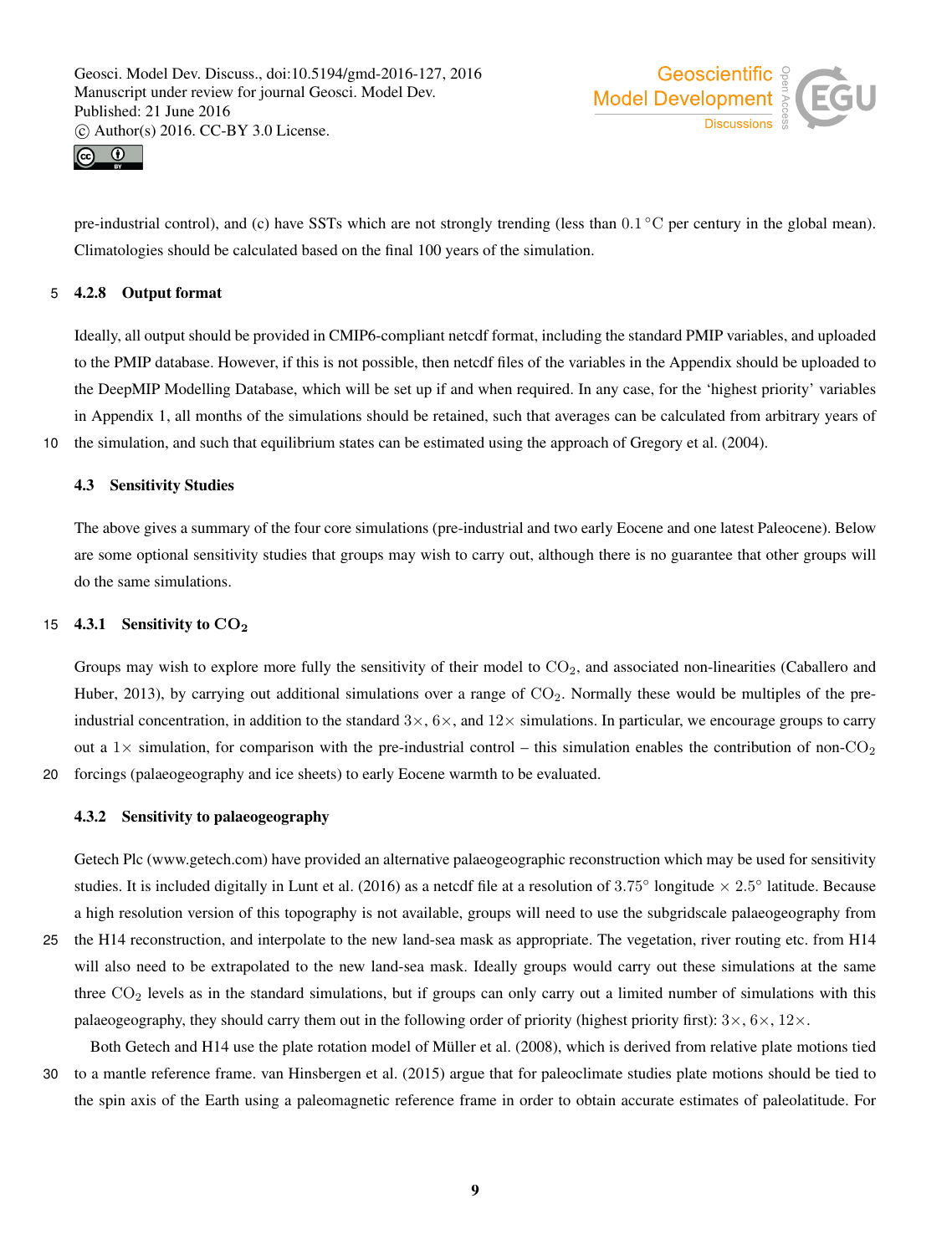



this reason we will provide an additional palaeogeography based on the methods outlined by van Hinsbergen et al. (2015) and Baatsen et al. (2015).

In addition, groups are encouraged to carry out sensitivity studies around the H14 palaeogeography. This may include 5 widening/constricting and shallowing/deepening key ocean gateways, raising/lowering mountain ranges, and changing the bathymetry of ocean shelves.

#### 4.3.3 Sensitivity to orbit

Evidence of cyclicity during the Paleocene and early Eocene indicates that part of the warmth of the PETM may be orbitally forced on eccentricity timescales (Lourens et al., 2005; Westerhold et al., 2007; Galeotti et al., 2010). This is consistent with

10 the ∼50 kyr length of the core of the PETM. As such, we encourage sensitivity studies to orbital configuration. As the standard DeepMIP paleo simulations are with modern orbit, which has relatively low eccentricity, we suggest groups carry out additional simulations with high eccentricity ( $e = 0.054$  compared with a modern value of  $e = 0.017$ ), and northern hemisphere winter corresponding with both aphelion and perihelion.

#### 4.3.4 Sensitivity to vegetation

- 15 For those groups with dynamic vegetation, they may carry out sensitivity studies using a dynamic vegetation component. The initial condition should be broadleaf or needleleaf trees at all locations. Ideally groups would carry out these simulations at the same three CO<sub>2</sub> levels as in the standard simulations, but if groups can only carry out a limited number of simulations with the dynamic vegetation, they should carry them out in the following order of priority (highest priority first):  $3 \times$ ,  $6 \times$ ,  $12 \times$ . Groups with models which include a dynamic vegetation component can choose to pass to their vegetation model either the ambient 20 atmospheric  $CO<sub>2</sub>$ , or a lower concentration if required for model stability.
- 

#### 4.3.5 Sensitivity to solar constant

Groups may wish to explore the relative radiative forcing of the solar luminosity compared with other forcings, by carrying out an Eocene simulation with reduced solar luminosity. An appropriate reduction would be from 1365 W  $m^{-2}$  in the modern to 1359 W m<sup>-2</sup> in the Eocene (Gough, 1981). This would typically be carried out at a CO<sub>2</sub> level of 3×.

#### 25 4.3.6 Sensitivity to initialisation

We encourage groups to carry out sensitivity studies to the initialisation of the ocean temperature and salinity. It is possible that models will exhibit bistability with respect to initial condition, and as discussed in Section ?? we expect that the speed of equilibrium will a function of the initial conditions and will be different for different models.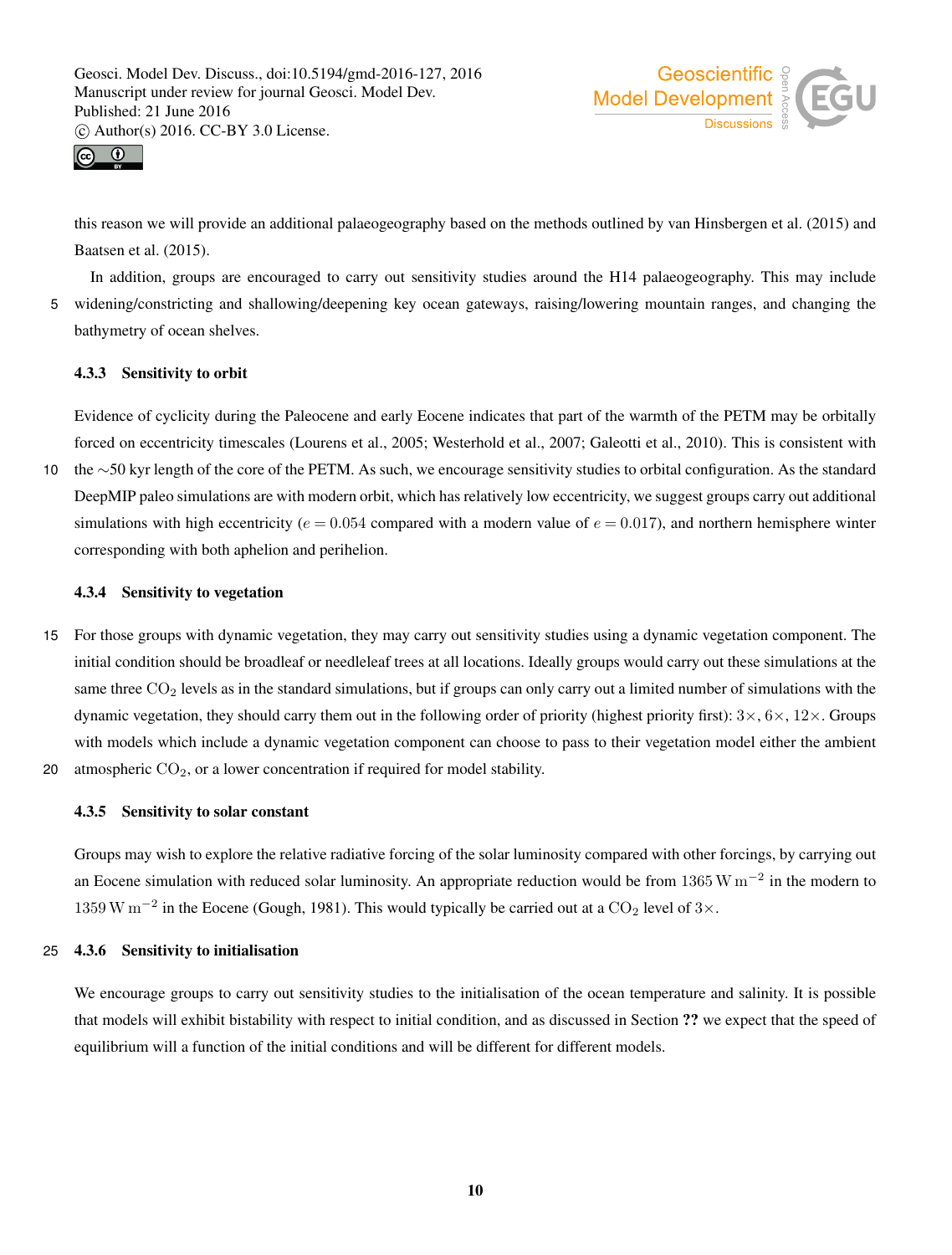



#### 4.3.7 'Best in Show'

Participants are invited to carry out simulations in which they attempt to best match existing proxy data. This may be done in a number of ways, for example by modifying the aerosols (Huber and Caballero, 2011), cloud properties (Kiehl and Shields, 2013), physics parameters (Sagoo et al., 2013), using very high  $CO<sub>2</sub>$  (Huber and Caballero, 2011), incorporating dynamic vegetation (Loptson et al., 2014), modifying gateways (Roberts et al., 2009), modifying orbital configuration, including non- $5$   $CO<sub>2</sub>$  greenhouse gases, or a combination of the above and other modifications.

#### 5 Climate Proxies

A major focus of DeepMIP will be to develop a new synthesis of climate proxy data for the latest Paleocene and early Eocene, focussing on the three targetted time intervals: pre-PETM, PETM and EECO. The main focus of DeepMIP will be on temperature and precipitation proxies. Two working groups have been set up to compile these data from marine and terrestrial

- 10 records. These groups will also work together to generate new data sets for poorly documented regions, such as the tropics, and will seek multiple lines of evidence for climate reconstructions wherever possible. The marine working group is excited by the possibility of using innovative analytical techniques (e.g. Kozdon et al., 2013) to recover robust estimates for sea surface temperature from planktic foraminiferal assemblages within legacy sediment cores of the International Ocean Discovery Program. Published data sets will be combined into an open-access online database. The EECO and PETM/pre-PETM marine
- 15 compilations of Lunt et al. (2012), Hollis et al. (2012), and Dunkley Jones et al. (2013), and EECO terrestrial compilations of Huber and Caballero (2011) provide a starting point for this database. One of the great challenges for these working groups will be develop new ways to assess proxy reliability and quantify uncertainties. In some cases, it may be more straightforward to consider relative changes in proxies rather than report absolute values. Proxy system modelling (Evans et al., 2013) coupled with Bayesian analysis (e.g. Khider et al., 2015; Tierney and Tingley, 2014) has great potential for improving estimation of
- 20 uncertainties and directly linking our proxy compilation with the climate simulations. In addition to these quantitative estimates of uncertainty, all data will be qualitatively assessed based on expert opinion, for example characterising proxies as high, medium, or low confidence (as has been done in PlioMIP, see Dowsett et al. (2012)).

# 6 Products

In addition to this experimental design paper, and papers describing the new proxy syntheses, once the model simulations 25 are complete we anticipate producing overarching papers describing the 'large-scale features' of the model simulations, and model–data comparisons. Following this, we anticipate a number of spin-off papers looking at various other aspects of the model simulations (e.g., ENSO, ocean circulation, monsoons etc.). Furthermore, we will encourage modelling participants to publish individual papers which describe their own simulations in detail, including how the boundary conditions were implemented. In this respect we are basing our dissemination strategy on that of PlioMIP http://www.geosci-model-dev.net/ special\_issue5.html (Haywood et al., 2013).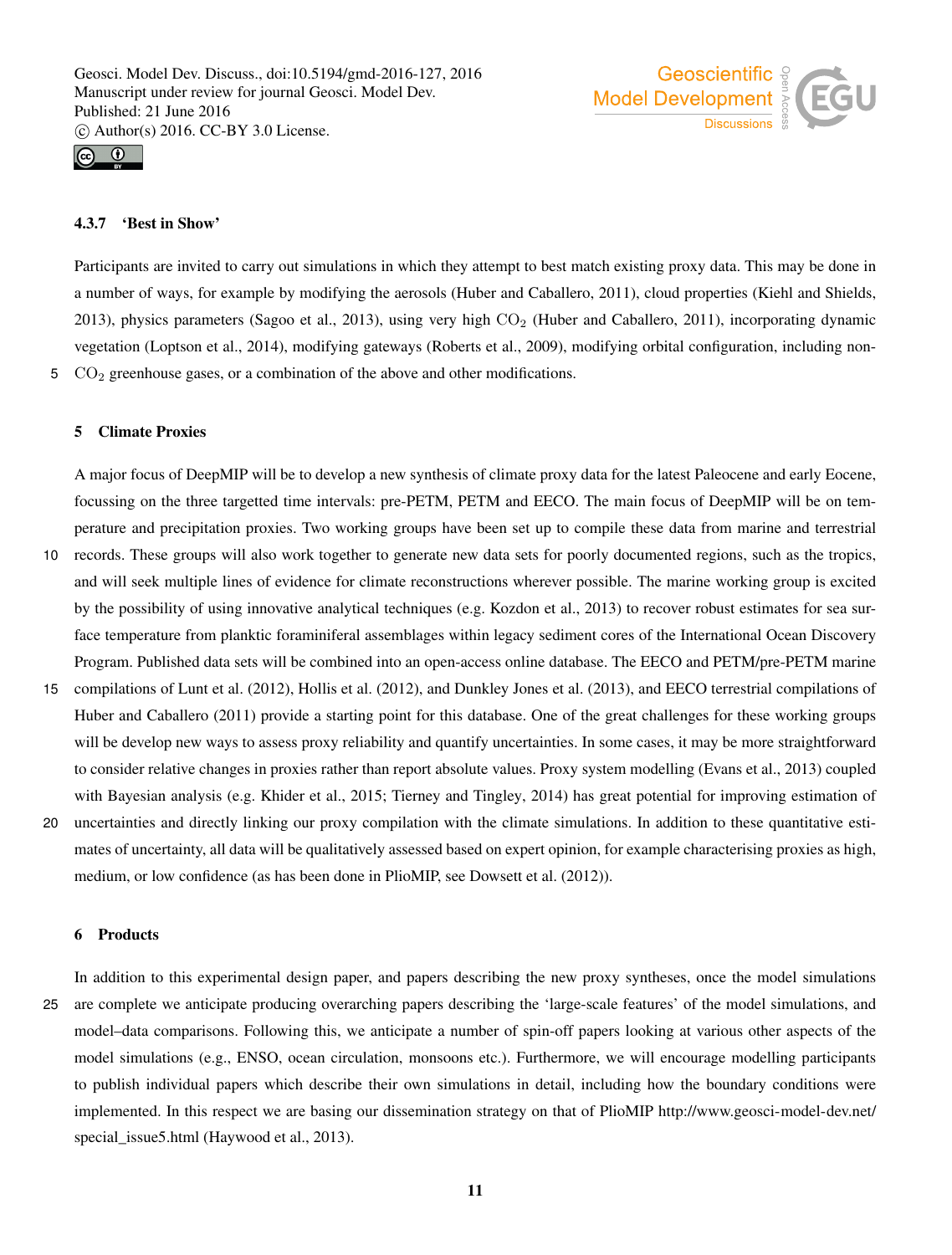



# 5 7 Data availability

The boundary conditions for the DeepMIP paleo simulations are supplied as Suppleemntary Information in H14 (Herold et al., 2014).

# Appendix A: Output variables

If the PMIP database is not used, the variables below should be submitted to the (yet to exist) DeepMIP Model Database.

10 Climatological averages of the final 100 years of the simulation should be supplied for each month (12 fields for each variable). In addition, for the highest priority variables, all months of the simulation should be supplied.

Furthermore, as many groups are interested in hydrological extremes, groups should aim to produce ten years of hourly precipitation, evaporation and runoff data.

*Author contributions.* A first draft of this paper was written by Dan Lunt and Matt Huber. It was subsequently edited based on discussions at a DeepMIP meeting in January 2016 at NCAR, Boulder, Colorado, USA., and following further email discussions with the DeepMIP community.

*Acknowledgements.* We thank NERC grant NE/N006828/1 for providing funds for the first DeepMIP meeting.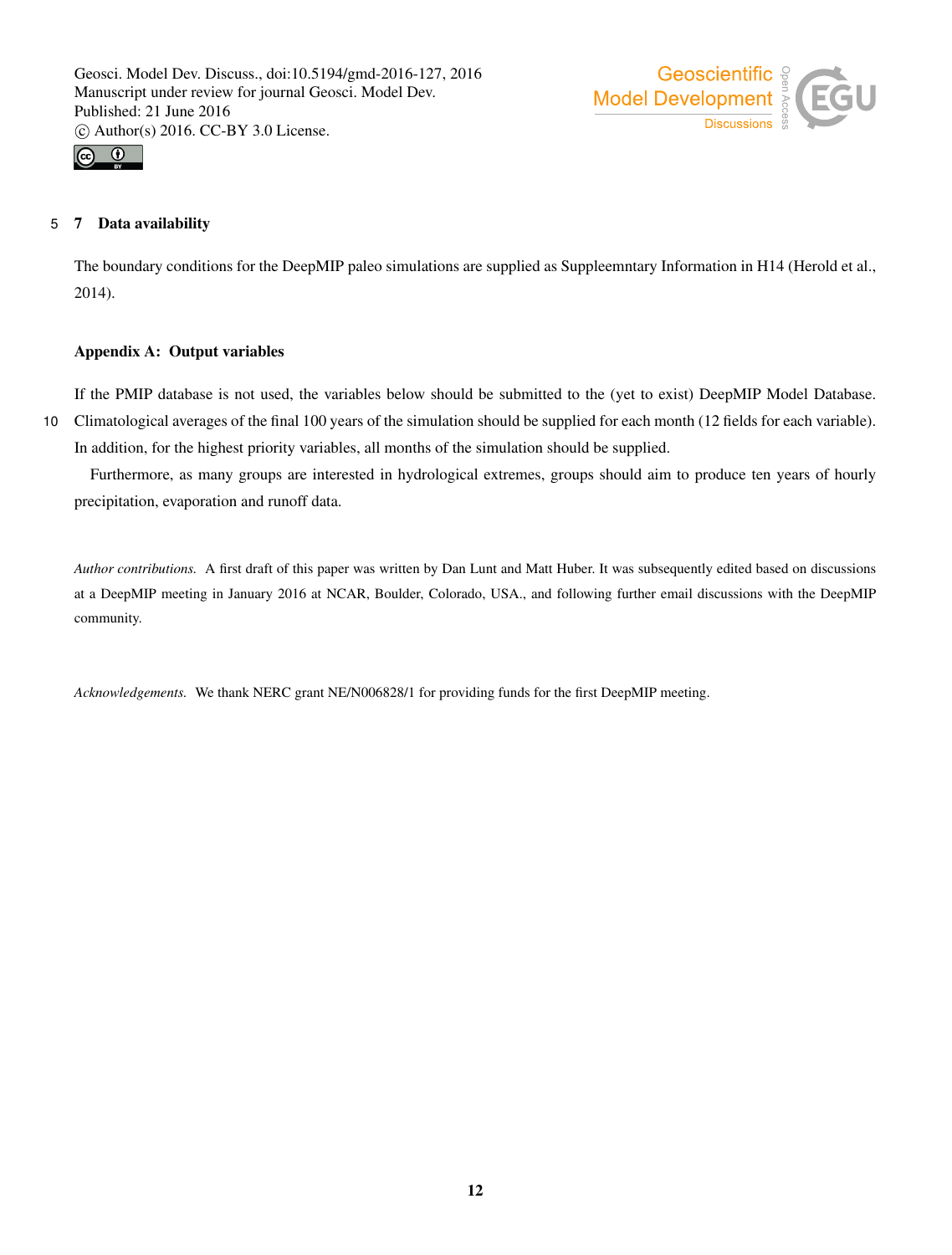



#### Table 1. Atmosphere variables

| <b>Variable</b>                                | Units                            | <b>Highest priority</b> |
|------------------------------------------------|----------------------------------|-------------------------|
| Near surface $(1.5 \text{ m})$ air temperature | $^{\circ}\mathrm{C}$             | $\mathbf X$             |
| Surface skin temperature                       | $^{\circ}$ C                     |                         |
| Precipitation                                  | $\text{kg m}^2 \text{ s}^{-1}$   | $\mathbf X$             |
| Total evaporation                              | $\text{kg m}^2 \text{ s}^{-1}$   |                         |
| Total cloud cover                              | $[0,1]$                          |                         |
| <b>FLNS</b>                                    | $\rm W\,m^{-2}$                  |                         |
| <b>FLNT</b>                                    | $\rm W\,m^{-2}$                  | $\mathbf X$             |
| <b>FSDS</b>                                    | $\rm W\,m^{-2}$                  |                         |
| <b>FSNS</b>                                    | $\rm W\,m^{-2}$                  |                         |
| <b>FSNT</b>                                    | $\mathrm{W\,m}^{-2}$             | $\mathbf X$             |
| <b>FSDT</b>                                    | $\mathrm{W\,m}^{-2}$             |                         |
| sensible heat flux                             | $\mathrm{W\,m}^{-2}$             |                         |
| latent heat flux                               | $\mathrm{W\,m}^{-2}$             |                         |
| Near surface $(10 \text{ m})$ u wind           | ${\rm m\,s}^{-1}$                |                         |
| Near surface $(10 \text{ m})$ v wind           | ${\rm m\,s}^{-1}$                |                         |
| surface wind stress $(x)$                      | $\mathrm{N\,m}^{-2}$             |                         |
| surface wind stress (y)                        | $N m^{-2}$                       |                         |
| mean sea-level pressure                        | Pa                               |                         |
| surface pressure                               | Pa                               |                         |
| u winds on model atmospheric levels            | ${\rm m\,s}^{-1}$                |                         |
| v winds on model atmospheric levels            | ${\rm m\,s}^{-1}$                |                         |
| w winds on model atmospheric levels            | ${\rm m\,s}^{-1}$                |                         |
| u wind at 200 mbar                             | $\mathrm{m\,s}^{-1}$             |                         |
| v wind at 200 mbar                             | $\mathrm{m\,s}^{-1}$             |                         |
| u wind at 500 mbar                             | $\mathrm{m\,s}^{-1}$             |                         |
| v wind at 500 mbar                             | $\mathrm{m\,s}^{-1}$             |                         |
| u wind at 850 mbar                             | $\mathrm{m\,s}^{-1}$             |                         |
| v wind at 850 mbar                             | ${\rm m\,s}^{-1}$                |                         |
| geopotential height at 200 mbar                | ${\bf m}$                        |                         |
| geopotential height at 500 mbar                | ${\bf m}$                        |                         |
| geopotential height at 850 mbar                | m                                |                         |
| temperature at 200 mbar                        | $^{\circ}$ C                     |                         |
| temperature at 500 mbar                        | $^{\circ}$ C                     |                         |
| temperature at 850 mbar                        | $^{\circ}$ C                     |                         |
| specific humidity at 200 mbar                  | $kg\,kg^{-1}$                    |                         |
| specific humidity at 500 mbar                  | $\mathrm{kg}\, \mathrm{kg}^{-1}$ |                         |
| specific humidity at 850 mbar                  | $kg kg^{-1}$                     |                         |

N.B. F*XYZ* notation  $\mathbf{F} = \mathbf{flux}$ *X* = S(hortwave) or L(ongwave)  $Y = D(\text{own})$  or  $N(\text{et})$ *Z* = S(urface) or T(op of atmosphere)

#### 5 References

Anagnostou, E., John, E., Edgar, K., Foster, G., Ridgwell, A., Inglis, G., Pancost, R., Lunt, D., and Pearson, P.: Changing atmospheric CO2 concentration was the primary driver of early Cenozoic climate, Nature, doi:10.1038/nature17423, 2016.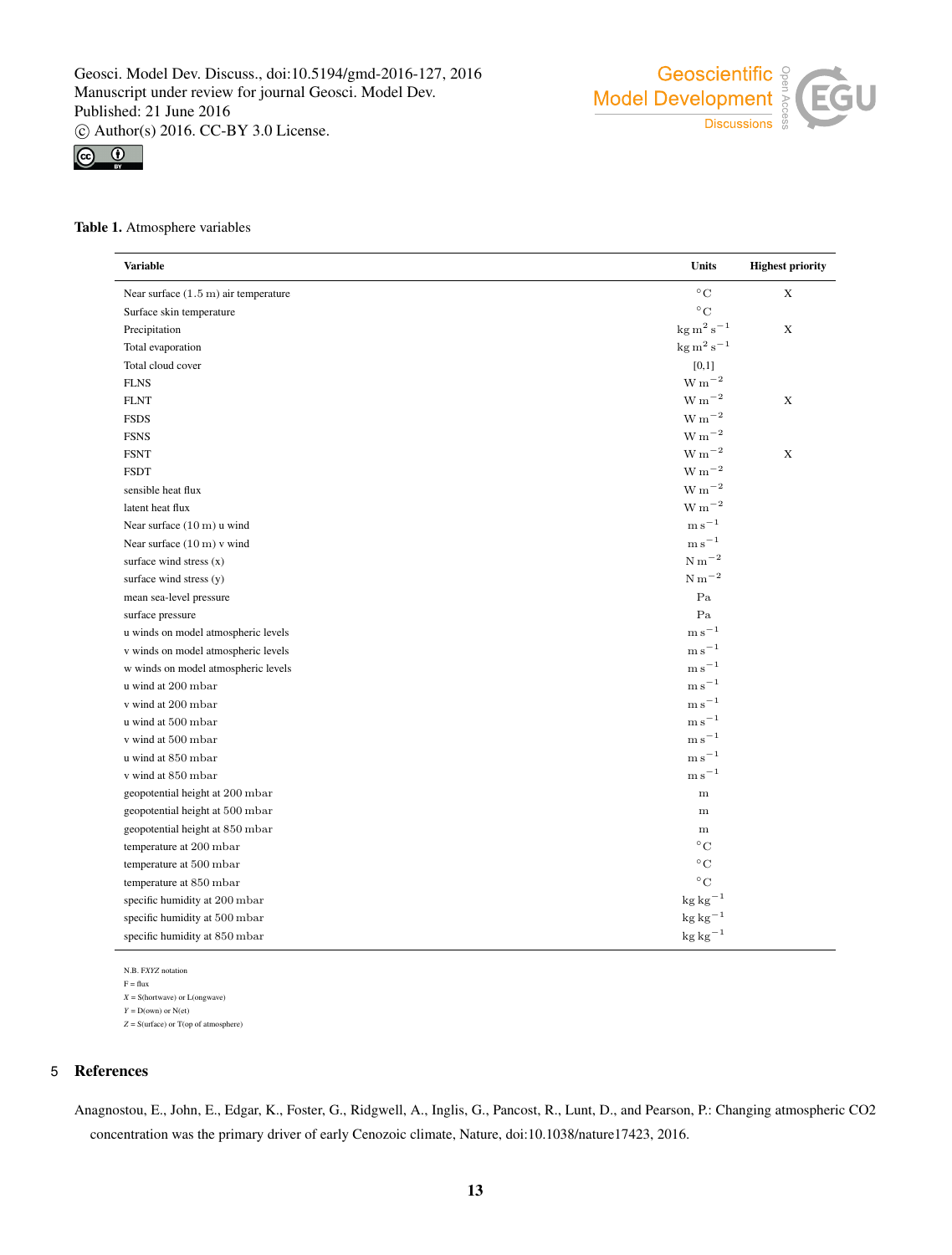



#### Table 2. Ocean Variables

| <b>Variable</b>                   | <b>Units</b>                     | <b>Highest priority</b> |
|-----------------------------------|----------------------------------|-------------------------|
| <b>SST</b>                        | $^{\circ}$ C                     | X                       |
| sea-ice fraction                  | [0,1]                            | X                       |
| u, v, w on model levels           | $\mathrm{cm}\,\mathrm{s}^{-1}$   |                         |
| T on model levels                 | $^{\circ}$ C                     |                         |
| S on model levels                 | psu                              |                         |
| barotropic streamfunction         | $\mathrm{cm}^3\,\mathrm{s}^{-1}$ |                         |
| mixed-layer depth                 | $\,$ m                           |                         |
| global overturning streamfunction | Sv                               |                         |
|                                   |                                  |                         |

#### Table 3. Boundary conditions

| <b>Variable</b> | <b>Units</b> |
|-----------------|--------------|
| land-sea mask   | [0,1]        |
| topography      | m            |
| bathymetry      | m            |

Baatsen, M., van Hinsbergen, D. J. J., von der Heydt, A. S., Dijkstra, H. A., Sluijs, A., Abels, H. A., and Bijl, P. K.: A generalised approach to reconstructing geographical boundary conditions for palaeoclimate modelling, Climate of the Past Discussions, 11, 4917–4942,

2013.

10 doi:10.5194/cpd-11-4917-2015, http://www.clim-past-discuss.net/11/4917/2015/, 2015.

Beerling, D. J., Fox, A., Stevenson, D. S., and Valdes, P. J.: Enhanced chemistry-climate feedbacks in past greenhouse worlds, Proceedings of the national Academy of Sciences, 108, 9770–9775, 2011.

Caballero, R. and Huber, M.: State-dependent climate sensitivity in past warm climates and its implications for future climate projections, PNAS, 110, 14 162–14 167, 2013.

15 Carmichael, M. J., Lunt, D. J., Huber, M., Heinemann, M., Kiehl, J., LeGrande, A., Loptson, C. A., Roberts, C. D., Sagoo, N., Shields, C., Valdes, P. J., Winguth, A., Winguth, C., and Pancost, R. D.: A model–model and data–model comparison for the early Eocene hydrological cycle, Climate of the Past, 12, 455–481, doi:10.5194/cp-12-455-2016, http://www.clim-past.net/12/455/2016/, 2016.

Dowsett, H. J., Robinson, M. M., Haywood, A. M., Hill, D. J., Dolan, A. M., Stoll, D. K., Chan, W.-L., Abe-Ouchi, A., Chandler, M. A., Rosenbloom, N. A., Otto-Bliesner, B. L., Bragg, F. J., Lunt, D. J., Foley, K. M., and Riesselman, C. R.: Assessing confidence in Pliocene 20 sea surface temperatures to evaluate predictive models, Nature Climate Change, 2, 365–371, 2012.

Dunkley Jones, T., Lunt, D., Schmidt, D., Ridgwell, A., Sluijs, A., Valdes, P., and Maslin, M.: Climate model and proxy data constraints on ocean warming across the Paleocene-Eocene Thermal Maximum, Earth Science Reviews, p. doi.org/10.1016/j.earscirev.2013.07.004,

5 paleoclimatology, Quaternary Science Reviews, 76, 16–28, 2013.

Galeotti, S., Krishnan, S., Pagani, M., Lanci, L., Gaudio, A., Zachos, J. C., nd G. Morelli, S. M., and Lourens, L.: Orbital chronology of Early Eocene hyperthermals from the Contessa Road section, central Italy, Earth and Planetary Science Letters, 290, 192–200, 2010.

Evans, M. N., Tolwinski-Ward, S. E., Thompson, D. M., and Anchukaitis, K. J.: Applications of proxy system modeling in high resolution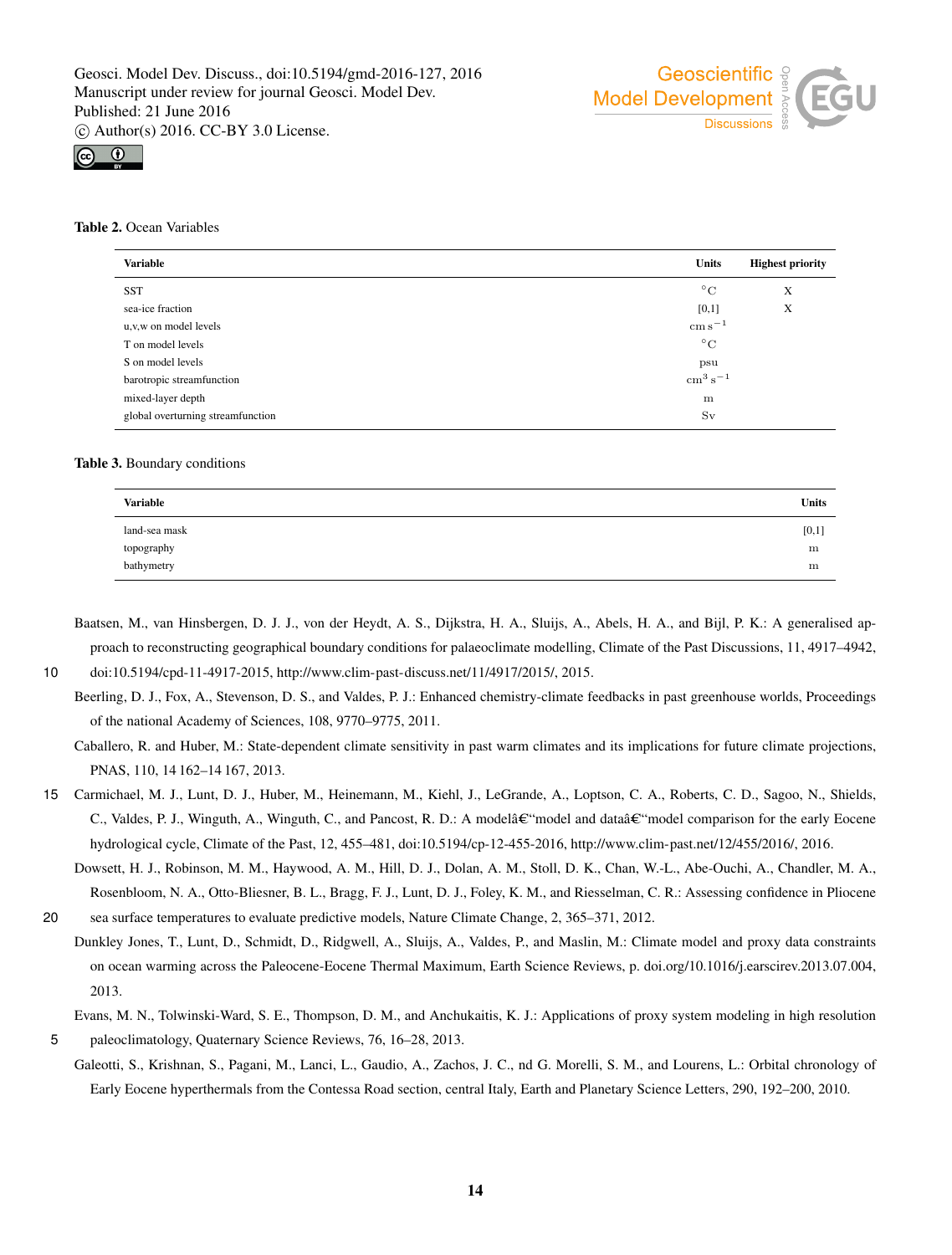



Gasson, E., Lunt, D. J., DeConto, R., Goldner, A., Heinemann, M., Huber, M., LeGrande, A. N., Pollard, D., Sagoo, N., Siddall, M., Winguth, A., and Valdes, P. J.: Uncertainties in the modelled CO<sub>2</sub> threshold for Antarctic glaciation, Climate of the Past, 10, 451–466, 10 doi:10.5194/cp-10-451-2014, http://www.clim-past.net/10/451/2014/, 2014.

Gough, D.: Solar interior structure and luminosity variations, Sol, Phys., 74, 21–34, 1981.

- Gregory, J. M., W. J. Ingram, W. J., Palmer, M. A., Jones, G. S., Stott, P. A., Thorpe, R. B., Lowe, J. A., Johns, T. C., and Williams, K. D.: A new method for diagnosing radiative forcing and climate sensitivit, Geophysical Research Letters, 31, L03 205, doi:10.1029/2003gl018747, 2004.
- 15 Hay, W. W., Migdisov, A., Balukhovsky, A. N., Wold, C. N., Flögel, S., and Söding, A.: Evaporites and the salinity of the ocean during the Phanerozoic: Implications for climate, ocean circulation and life, Palaeogeography, Palaeoclimatology, Palaeoecology, 240, 3–46, 2006.
- Haywood, A. M., Hill, D. J., Dolan, A. M., Otto-Bliesner, B. L., Bragg, F., Chan, W.-L., Chandler, M. A., Contoux, C., Dowsett, H. J., Jost, A., Kamae, Y., Lohmann, G., Lunt, D. J., Abe-Ouchi, A., Pickering, S. J., Ramstein, G., Rosenbloom, N. A., Salzmann, U., Sohl, L., Stepanek, C., Ueda, H., Yan, Q., and Zhang, Z.: Large-scale features of Pliocene climate: results from the Pliocene Model Intercomparison 20 Project, Climate of the Past, 9, 191–209, doi:10.5194/cp-9-191-2013, http://www.clim-past.net/9/191/2013/, 2013.
- Herold, N., Buzan, J., Seton, M., Goldner, A., Green, J. A. M., Müller, R. D., Markwick, P., and Huber, M.: A suite of early Eocene ( 55 Ma) climate model boundary conditions, Geoscientific Model Development, 7, 2077–2090, doi:10.5194/gmd-7-2077-2014, http: //www.geosci-model-dev.net/7/2077/2014/, 2014.

Hollis, C. J., Taylor, K. W. T., Handley, L., Pancost, R. D., Huber, M., Creech, J., Hines, B., Crouch, E. M., Morgans, H. E. G., Crampton,

- 25 J. S., Gibbs, S., Pearson, P., and Zachos, J. C.: Early Paleogene temperature history of the Southwest Pacific Ocean: reconciling proxies and models, Earth and Planetary Science Letters, 349-350, 53–66, 2012.
	- Huber, M. and Caballero, R.: The early Eocene equable climate problem revisited, Climate of the Past, 7, 603–633, 2011.
	- Khider, D., Huerta, G., Jackson, C., Stott, L. D., and Emile-Geay, J.: A Bayesian, multivariate calibration for Globigerinoides ruber Mg/Ca, Geochem. Geophys. Geosyst., 16, 2916–2932, doi:10.1002/2015GC005844, 2015.
- 30 Kiehl, J. T. and Shields, C. A.: Sensitivity of the PalaeoceneEocene Thermal Maximum climate to cloud properties, Phil. Trans. R. Soc. A, 371, doi:10.1098/rsta.2013.0093, 2013.
	- Kozdon, R., Kelly, D. C., Kitajima, K., Strickland, A., Fournelle, J. H., and Valley, J. W.: In situ d18O and Mg/Ca analyses of diagenetic and planktic foraminiferal calcite preserved in a deep-sea record of the Paleocene-Eocene Thermal Maximum, Paleoceanography, 28, 517–528, doi:10.1002/palo.20048, 2013.
- 35 Loptson, C. A., Lunt, D. J., and Francis, J. E.: Investigating vegetation-climate feedbacks during the early Eocene, Clim. Past, 10, 419–436, 2014.
	- Lourens, L. J., Sluijs, A., Kroon, D., Zachos, J. C., Thomas, E., Rohl, U., Bowles, J., and Raffi, I.: Astronomical pacing of late Palaeocene to early Eocene global warming events, Nature, 435, 1083–1087, 2005.
	- Lunt, D., Ridgwell, A., Sluijs, A., Zachos, J., Hunter, S., and Haywood, A.: A model for orbital pacing of methane hydrate destabilization during the Palaeogene, Nature Geoscience, 4, 775–778, 2011.
	- Lunt, D. J., Ridgwell, A. R., Valdes, P. J., and Seale, A.: Sunshade World: A fully coupled GCM evaluation of the climatic impacts of geoengineering, Geophysical Research Letters, 35, doi:10.1029/2008GL033 674, 2008.
- 5 Lunt, D. J., Dunkley Jones, T., Heinemann, M., Huber, M., LeGrande, A., Winguth, A., Loptson, C., Marotzke, J., Roberts, C. D., Tindall, J., Valdes, P., and Winguth, C.: A model-data comparison for a multi-model ensemble of early Eocene atmosphere-ocean simulations: EoMIP, Climate of the Past, 8, 1717–1736, 2012.